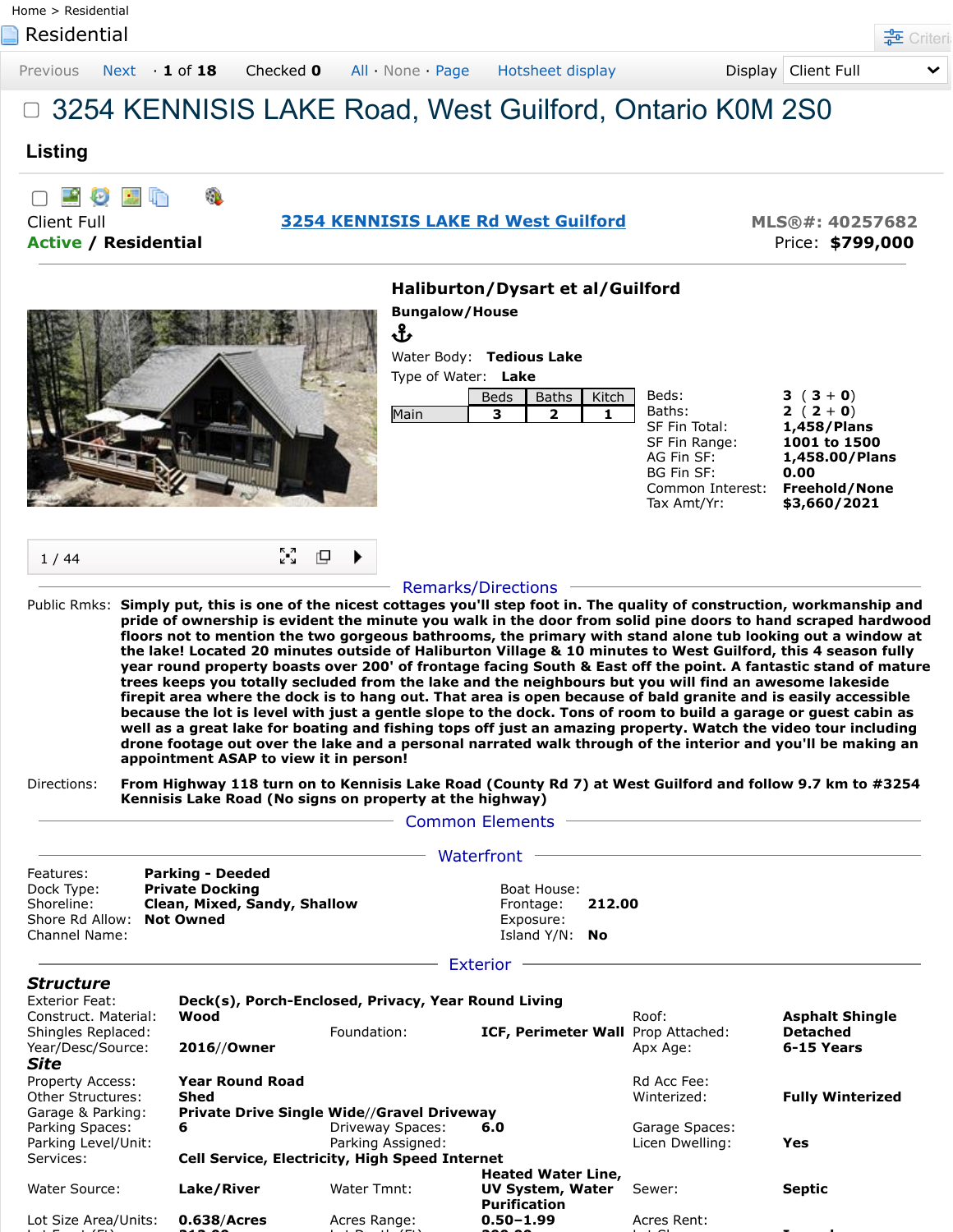| Lot Irregularities:<br>Land Lse Fee:<br>Location:<br>Rural<br><b>Surrounding Area</b><br>Area Influences:<br>Business Centre, Golf, Hospital, Landscaped, Place of Worship, Playground Nearby, Rec./Community<br>Centre, School Bus Route, Schools, Shopping Nearby, Skiing, Trails<br><b>Trees/Woods, Water</b><br>Retire Com:<br>View:<br>No.<br>Flat, Level, Partially Cleared, Sloping, Wooded/Treed<br>Fronting On:<br>East<br>Topography:<br>Restrictions:<br>Right-of-Way<br>Exposure:<br>East, South<br><b>Trillium Lakelands District School Board</b><br>School District:<br>High School:<br><b>Haliburton Highlands Secondary School</b><br><b>JD Hodgson Elementary School</b><br>Elementary School:<br>Interior<br><b>Features and Access</b><br>Interior Feat:<br>Air Exchanger, Built-In Appliances, Ceiling Fans, Water Heater Owned<br>Security Feat:<br><b>None</b><br><b>Crawl Space</b><br>Basement Fin:<br><b>Unfinished</b><br>Basement:<br><b>Laundry Closet, Main Level</b><br>Laundry Feat:<br><b>Heating/Cooling/Fixtures</b><br><b>None</b><br>Cooling:<br>Heating:<br><b>Forced Air-Propane</b><br>Under Contract: Propane Tank<br>Contract Cost/Mo:<br>Lease to Own:<br><b>None</b><br><b>Refrigerator, Stove</b><br>Inclusions:<br>Electric Age:<br>2016<br>Plumbing Age:<br>2016<br>Furnished:<br>UFFI: No<br>Furnace Age:<br>Tank Age:<br><b>Property Information</b><br>Common Elem Fee: No<br>Local Improvements Fee:<br>PT LT 15 CON 9 GUILFORD PT 1 19R4183 T/W H221975 S/T INTEREST IN H210230; DYSART ET AL<br>Legal Desc:<br>Zoning:<br><b>RU-1</b><br>Survey:<br>Boundary Only/ 1988<br>Assess Val/Year:<br>\$544,000/2022<br>Hold Over Days: 0<br>Occupant Type: Owner<br>PIN:<br>391400188<br>ROLL:<br>462404100047300<br>Possession/Date: 90+ Days/2022-09-01<br>Deposit:<br>50000<br><b>Brokerage Information</b><br>List Date:<br>05/12/2022<br><b>RE/MAX PROFESSIONALS NORTH, BROKERAGE, HALIBURTON</b><br>List Brokerage:<br>Source Board:<br><b>The Lakelands</b><br><b>Prepared By: VINCE DUCHENE, Broker</b><br>Date Prepared: 05/12/2022<br>POWERED by itsorealestate.com. All rights reserved.<br>*Information deemed reliable but not guaranteed.* CoreLogic Matrix | Lot Front (Ft): | 212.00 | Lot Depth (Ft): | 200.00 | Lot Shape: | <b>Irregular</b> |  |  |
|--------------------------------------------------------------------------------------------------------------------------------------------------------------------------------------------------------------------------------------------------------------------------------------------------------------------------------------------------------------------------------------------------------------------------------------------------------------------------------------------------------------------------------------------------------------------------------------------------------------------------------------------------------------------------------------------------------------------------------------------------------------------------------------------------------------------------------------------------------------------------------------------------------------------------------------------------------------------------------------------------------------------------------------------------------------------------------------------------------------------------------------------------------------------------------------------------------------------------------------------------------------------------------------------------------------------------------------------------------------------------------------------------------------------------------------------------------------------------------------------------------------------------------------------------------------------------------------------------------------------------------------------------------------------------------------------------------------------------------------------------------------------------------------------------------------------------------------------------------------------------------------------------------------------------------------------------------------------------------------------------------------------------------------------------------------------------------------------------------------------------------------------------------------------------------------------------------------------------|-----------------|--------|-----------------|--------|------------|------------------|--|--|
|                                                                                                                                                                                                                                                                                                                                                                                                                                                                                                                                                                                                                                                                                                                                                                                                                                                                                                                                                                                                                                                                                                                                                                                                                                                                                                                                                                                                                                                                                                                                                                                                                                                                                                                                                                                                                                                                                                                                                                                                                                                                                                                                                                                                                          |                 |        |                 |        |            |                  |  |  |
|                                                                                                                                                                                                                                                                                                                                                                                                                                                                                                                                                                                                                                                                                                                                                                                                                                                                                                                                                                                                                                                                                                                                                                                                                                                                                                                                                                                                                                                                                                                                                                                                                                                                                                                                                                                                                                                                                                                                                                                                                                                                                                                                                                                                                          |                 |        |                 |        |            |                  |  |  |
|                                                                                                                                                                                                                                                                                                                                                                                                                                                                                                                                                                                                                                                                                                                                                                                                                                                                                                                                                                                                                                                                                                                                                                                                                                                                                                                                                                                                                                                                                                                                                                                                                                                                                                                                                                                                                                                                                                                                                                                                                                                                                                                                                                                                                          |                 |        |                 |        |            |                  |  |  |
|                                                                                                                                                                                                                                                                                                                                                                                                                                                                                                                                                                                                                                                                                                                                                                                                                                                                                                                                                                                                                                                                                                                                                                                                                                                                                                                                                                                                                                                                                                                                                                                                                                                                                                                                                                                                                                                                                                                                                                                                                                                                                                                                                                                                                          |                 |        |                 |        |            |                  |  |  |
|                                                                                                                                                                                                                                                                                                                                                                                                                                                                                                                                                                                                                                                                                                                                                                                                                                                                                                                                                                                                                                                                                                                                                                                                                                                                                                                                                                                                                                                                                                                                                                                                                                                                                                                                                                                                                                                                                                                                                                                                                                                                                                                                                                                                                          |                 |        |                 |        |            |                  |  |  |
|                                                                                                                                                                                                                                                                                                                                                                                                                                                                                                                                                                                                                                                                                                                                                                                                                                                                                                                                                                                                                                                                                                                                                                                                                                                                                                                                                                                                                                                                                                                                                                                                                                                                                                                                                                                                                                                                                                                                                                                                                                                                                                                                                                                                                          |                 |        |                 |        |            |                  |  |  |
|                                                                                                                                                                                                                                                                                                                                                                                                                                                                                                                                                                                                                                                                                                                                                                                                                                                                                                                                                                                                                                                                                                                                                                                                                                                                                                                                                                                                                                                                                                                                                                                                                                                                                                                                                                                                                                                                                                                                                                                                                                                                                                                                                                                                                          |                 |        |                 |        |            |                  |  |  |
|                                                                                                                                                                                                                                                                                                                                                                                                                                                                                                                                                                                                                                                                                                                                                                                                                                                                                                                                                                                                                                                                                                                                                                                                                                                                                                                                                                                                                                                                                                                                                                                                                                                                                                                                                                                                                                                                                                                                                                                                                                                                                                                                                                                                                          |                 |        |                 |        |            |                  |  |  |
|                                                                                                                                                                                                                                                                                                                                                                                                                                                                                                                                                                                                                                                                                                                                                                                                                                                                                                                                                                                                                                                                                                                                                                                                                                                                                                                                                                                                                                                                                                                                                                                                                                                                                                                                                                                                                                                                                                                                                                                                                                                                                                                                                                                                                          |                 |        |                 |        |            |                  |  |  |
|                                                                                                                                                                                                                                                                                                                                                                                                                                                                                                                                                                                                                                                                                                                                                                                                                                                                                                                                                                                                                                                                                                                                                                                                                                                                                                                                                                                                                                                                                                                                                                                                                                                                                                                                                                                                                                                                                                                                                                                                                                                                                                                                                                                                                          |                 |        |                 |        |            |                  |  |  |
|                                                                                                                                                                                                                                                                                                                                                                                                                                                                                                                                                                                                                                                                                                                                                                                                                                                                                                                                                                                                                                                                                                                                                                                                                                                                                                                                                                                                                                                                                                                                                                                                                                                                                                                                                                                                                                                                                                                                                                                                                                                                                                                                                                                                                          |                 |        |                 |        |            |                  |  |  |
|                                                                                                                                                                                                                                                                                                                                                                                                                                                                                                                                                                                                                                                                                                                                                                                                                                                                                                                                                                                                                                                                                                                                                                                                                                                                                                                                                                                                                                                                                                                                                                                                                                                                                                                                                                                                                                                                                                                                                                                                                                                                                                                                                                                                                          |                 |        |                 |        |            |                  |  |  |
|                                                                                                                                                                                                                                                                                                                                                                                                                                                                                                                                                                                                                                                                                                                                                                                                                                                                                                                                                                                                                                                                                                                                                                                                                                                                                                                                                                                                                                                                                                                                                                                                                                                                                                                                                                                                                                                                                                                                                                                                                                                                                                                                                                                                                          |                 |        |                 |        |            |                  |  |  |
|                                                                                                                                                                                                                                                                                                                                                                                                                                                                                                                                                                                                                                                                                                                                                                                                                                                                                                                                                                                                                                                                                                                                                                                                                                                                                                                                                                                                                                                                                                                                                                                                                                                                                                                                                                                                                                                                                                                                                                                                                                                                                                                                                                                                                          |                 |        |                 |        |            |                  |  |  |
|                                                                                                                                                                                                                                                                                                                                                                                                                                                                                                                                                                                                                                                                                                                                                                                                                                                                                                                                                                                                                                                                                                                                                                                                                                                                                                                                                                                                                                                                                                                                                                                                                                                                                                                                                                                                                                                                                                                                                                                                                                                                                                                                                                                                                          |                 |        |                 |        |            |                  |  |  |
|                                                                                                                                                                                                                                                                                                                                                                                                                                                                                                                                                                                                                                                                                                                                                                                                                                                                                                                                                                                                                                                                                                                                                                                                                                                                                                                                                                                                                                                                                                                                                                                                                                                                                                                                                                                                                                                                                                                                                                                                                                                                                                                                                                                                                          |                 |        |                 |        |            |                  |  |  |
|                                                                                                                                                                                                                                                                                                                                                                                                                                                                                                                                                                                                                                                                                                                                                                                                                                                                                                                                                                                                                                                                                                                                                                                                                                                                                                                                                                                                                                                                                                                                                                                                                                                                                                                                                                                                                                                                                                                                                                                                                                                                                                                                                                                                                          |                 |        |                 |        |            |                  |  |  |
|                                                                                                                                                                                                                                                                                                                                                                                                                                                                                                                                                                                                                                                                                                                                                                                                                                                                                                                                                                                                                                                                                                                                                                                                                                                                                                                                                                                                                                                                                                                                                                                                                                                                                                                                                                                                                                                                                                                                                                                                                                                                                                                                                                                                                          |                 |        |                 |        |            |                  |  |  |
|                                                                                                                                                                                                                                                                                                                                                                                                                                                                                                                                                                                                                                                                                                                                                                                                                                                                                                                                                                                                                                                                                                                                                                                                                                                                                                                                                                                                                                                                                                                                                                                                                                                                                                                                                                                                                                                                                                                                                                                                                                                                                                                                                                                                                          |                 |        |                 |        |            |                  |  |  |
|                                                                                                                                                                                                                                                                                                                                                                                                                                                                                                                                                                                                                                                                                                                                                                                                                                                                                                                                                                                                                                                                                                                                                                                                                                                                                                                                                                                                                                                                                                                                                                                                                                                                                                                                                                                                                                                                                                                                                                                                                                                                                                                                                                                                                          |                 |        |                 |        |            |                  |  |  |
|                                                                                                                                                                                                                                                                                                                                                                                                                                                                                                                                                                                                                                                                                                                                                                                                                                                                                                                                                                                                                                                                                                                                                                                                                                                                                                                                                                                                                                                                                                                                                                                                                                                                                                                                                                                                                                                                                                                                                                                                                                                                                                                                                                                                                          |                 |        |                 |        |            |                  |  |  |
|                                                                                                                                                                                                                                                                                                                                                                                                                                                                                                                                                                                                                                                                                                                                                                                                                                                                                                                                                                                                                                                                                                                                                                                                                                                                                                                                                                                                                                                                                                                                                                                                                                                                                                                                                                                                                                                                                                                                                                                                                                                                                                                                                                                                                          |                 |        |                 |        |            |                  |  |  |
|                                                                                                                                                                                                                                                                                                                                                                                                                                                                                                                                                                                                                                                                                                                                                                                                                                                                                                                                                                                                                                                                                                                                                                                                                                                                                                                                                                                                                                                                                                                                                                                                                                                                                                                                                                                                                                                                                                                                                                                                                                                                                                                                                                                                                          |                 |        |                 |        |            |                  |  |  |
|                                                                                                                                                                                                                                                                                                                                                                                                                                                                                                                                                                                                                                                                                                                                                                                                                                                                                                                                                                                                                                                                                                                                                                                                                                                                                                                                                                                                                                                                                                                                                                                                                                                                                                                                                                                                                                                                                                                                                                                                                                                                                                                                                                                                                          |                 |        |                 |        |            |                  |  |  |
|                                                                                                                                                                                                                                                                                                                                                                                                                                                                                                                                                                                                                                                                                                                                                                                                                                                                                                                                                                                                                                                                                                                                                                                                                                                                                                                                                                                                                                                                                                                                                                                                                                                                                                                                                                                                                                                                                                                                                                                                                                                                                                                                                                                                                          |                 |        |                 |        |            |                  |  |  |
|                                                                                                                                                                                                                                                                                                                                                                                                                                                                                                                                                                                                                                                                                                                                                                                                                                                                                                                                                                                                                                                                                                                                                                                                                                                                                                                                                                                                                                                                                                                                                                                                                                                                                                                                                                                                                                                                                                                                                                                                                                                                                                                                                                                                                          |                 |        |                 |        |            |                  |  |  |
|                                                                                                                                                                                                                                                                                                                                                                                                                                                                                                                                                                                                                                                                                                                                                                                                                                                                                                                                                                                                                                                                                                                                                                                                                                                                                                                                                                                                                                                                                                                                                                                                                                                                                                                                                                                                                                                                                                                                                                                                                                                                                                                                                                                                                          |                 |        |                 |        |            |                  |  |  |
|                                                                                                                                                                                                                                                                                                                                                                                                                                                                                                                                                                                                                                                                                                                                                                                                                                                                                                                                                                                                                                                                                                                                                                                                                                                                                                                                                                                                                                                                                                                                                                                                                                                                                                                                                                                                                                                                                                                                                                                                                                                                                                                                                                                                                          |                 |        |                 |        |            |                  |  |  |
|                                                                                                                                                                                                                                                                                                                                                                                                                                                                                                                                                                                                                                                                                                                                                                                                                                                                                                                                                                                                                                                                                                                                                                                                                                                                                                                                                                                                                                                                                                                                                                                                                                                                                                                                                                                                                                                                                                                                                                                                                                                                                                                                                                                                                          |                 |        |                 |        |            |                  |  |  |
|                                                                                                                                                                                                                                                                                                                                                                                                                                                                                                                                                                                                                                                                                                                                                                                                                                                                                                                                                                                                                                                                                                                                                                                                                                                                                                                                                                                                                                                                                                                                                                                                                                                                                                                                                                                                                                                                                                                                                                                                                                                                                                                                                                                                                          |                 |        |                 |        |            |                  |  |  |
|                                                                                                                                                                                                                                                                                                                                                                                                                                                                                                                                                                                                                                                                                                                                                                                                                                                                                                                                                                                                                                                                                                                                                                                                                                                                                                                                                                                                                                                                                                                                                                                                                                                                                                                                                                                                                                                                                                                                                                                                                                                                                                                                                                                                                          |                 |        |                 |        |            |                  |  |  |
|                                                                                                                                                                                                                                                                                                                                                                                                                                                                                                                                                                                                                                                                                                                                                                                                                                                                                                                                                                                                                                                                                                                                                                                                                                                                                                                                                                                                                                                                                                                                                                                                                                                                                                                                                                                                                                                                                                                                                                                                                                                                                                                                                                                                                          |                 |        |                 |        |            |                  |  |  |
|                                                                                                                                                                                                                                                                                                                                                                                                                                                                                                                                                                                                                                                                                                                                                                                                                                                                                                                                                                                                                                                                                                                                                                                                                                                                                                                                                                                                                                                                                                                                                                                                                                                                                                                                                                                                                                                                                                                                                                                                                                                                                                                                                                                                                          |                 |        |                 |        |            |                  |  |  |
|                                                                                                                                                                                                                                                                                                                                                                                                                                                                                                                                                                                                                                                                                                                                                                                                                                                                                                                                                                                                                                                                                                                                                                                                                                                                                                                                                                                                                                                                                                                                                                                                                                                                                                                                                                                                                                                                                                                                                                                                                                                                                                                                                                                                                          |                 |        |                 |        |            |                  |  |  |
|                                                                                                                                                                                                                                                                                                                                                                                                                                                                                                                                                                                                                                                                                                                                                                                                                                                                                                                                                                                                                                                                                                                                                                                                                                                                                                                                                                                                                                                                                                                                                                                                                                                                                                                                                                                                                                                                                                                                                                                                                                                                                                                                                                                                                          |                 |        |                 |        |            |                  |  |  |
|                                                                                                                                                                                                                                                                                                                                                                                                                                                                                                                                                                                                                                                                                                                                                                                                                                                                                                                                                                                                                                                                                                                                                                                                                                                                                                                                                                                                                                                                                                                                                                                                                                                                                                                                                                                                                                                                                                                                                                                                                                                                                                                                                                                                                          |                 |        |                 |        |            |                  |  |  |
|                                                                                                                                                                                                                                                                                                                                                                                                                                                                                                                                                                                                                                                                                                                                                                                                                                                                                                                                                                                                                                                                                                                                                                                                                                                                                                                                                                                                                                                                                                                                                                                                                                                                                                                                                                                                                                                                                                                                                                                                                                                                                                                                                                                                                          |                 |        |                 |        |            |                  |  |  |

Property Type is 'Residential'

Change Type History Change Type is one of 'New Listing', 'Back On Market', 'Conditional',

'Price Decrease', 'Price Increase', 'Suspended', 'Expired', 'Active', 'Cancelled'

Region is 'Haliburton'

Change Type History Modification Timestamp is after 05/10/2022 2:51:21 PM Found 18 results in 0.02 seconds.